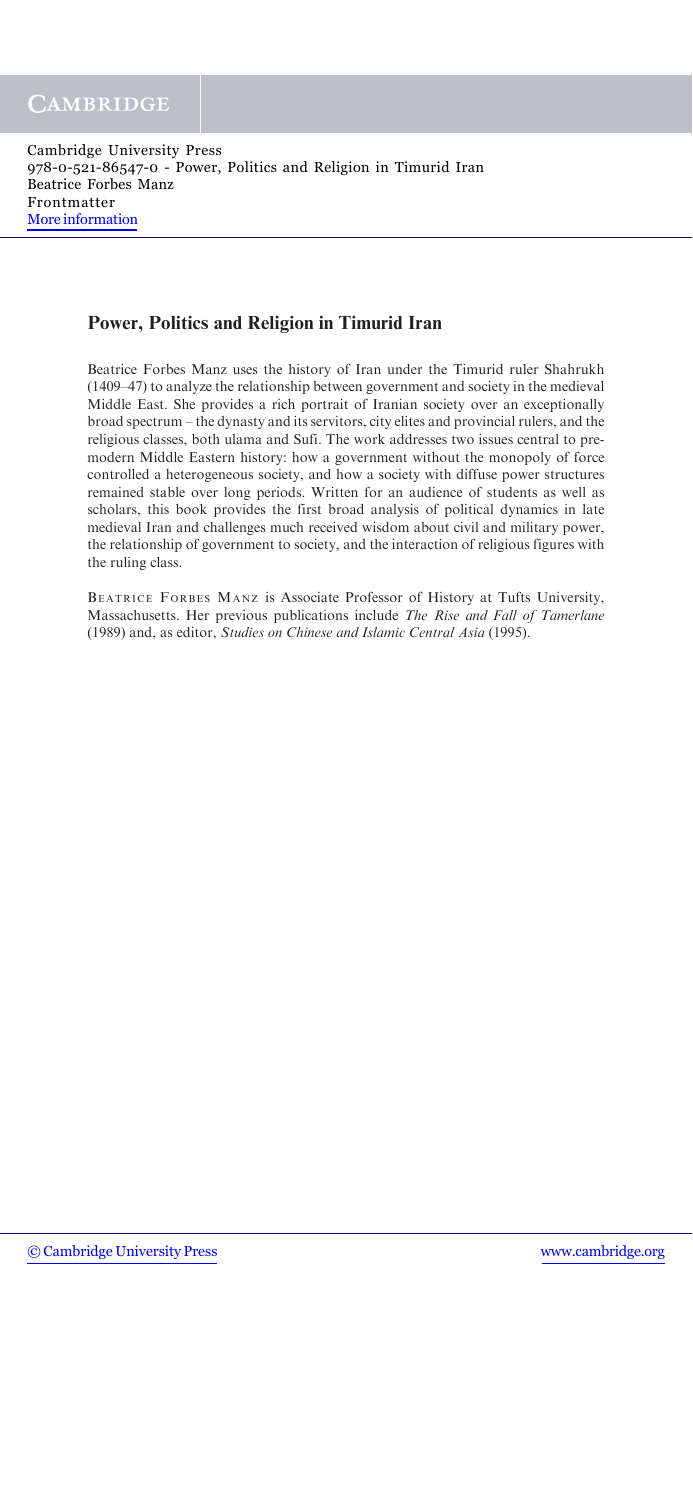#### Cambridge Studies in Islamic Civilisation

Editorial Board David Morgan (general editor) Virginia Aksan, Michael Brett, Michael Cook, Peter Jackson, Tarif Khalidi, Chase Robinson

Published titles in the series are listed at the back of the book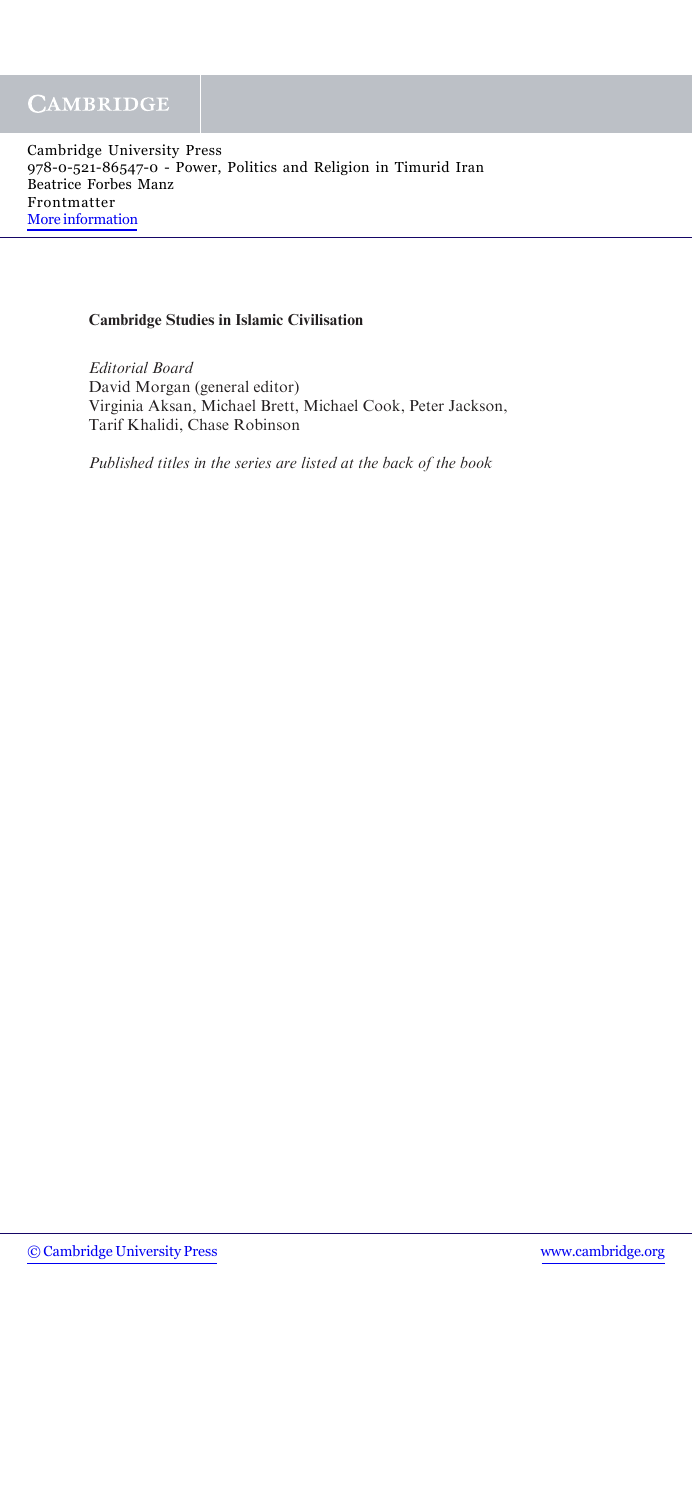# Power, Politics and Religion in Timurid Iran

BEATRICE FORBES MANZ

Tufts University

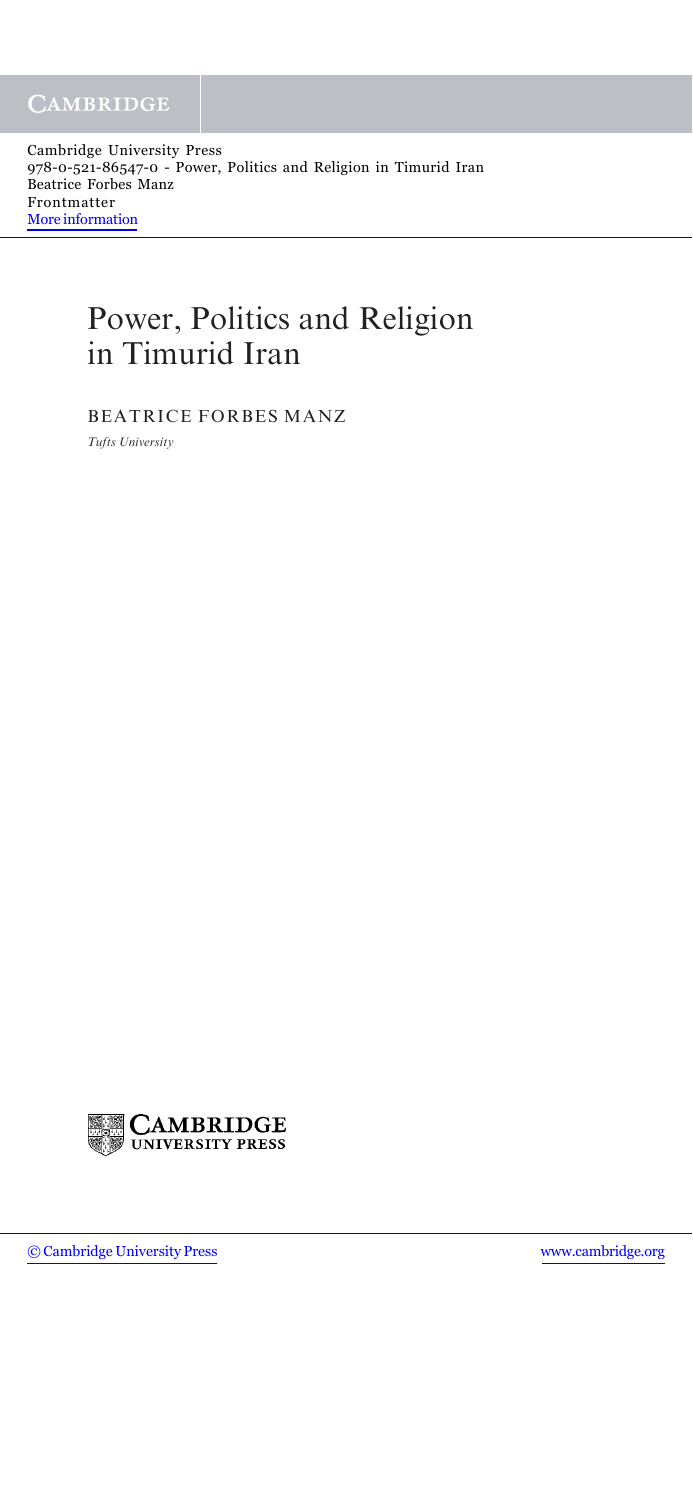### **CAMBRIDGE**

CAMBRIDGE UNIVERSITY PRESS Cambridge, New York, Melbourne, Madrid, Cape Town, Singapore, São Paulo

Cambridge University Press The Edinburgh Building, Cambridge CB2 2RU, UK

Published in the United States of America by Cambridge University Press, New York

www.cambridge.org Information on this title: www.cambridge.org/9780521865470

 $\odot$  Beatrice Forbes Manz 2007

This publication is in copyright. Subject to statutory exception and to the provisions of relevant collective licensing agreements, no reproduction of any part may take place without the written permission of Cambridge University Press.

First published 2007

Printed in the United Kingdom at the University Press, Cambridge

A catalogue record for this publication is available from the British Library

ISBN-13 978-0-521-86547-0 hardback

Cambridge University Press has no responsibility for the persistence or accuracy of URLs for external or third-party internet websites referred to in this publication, and does not guarantee that any content on such websites is, or will remain, accurate or appropriate.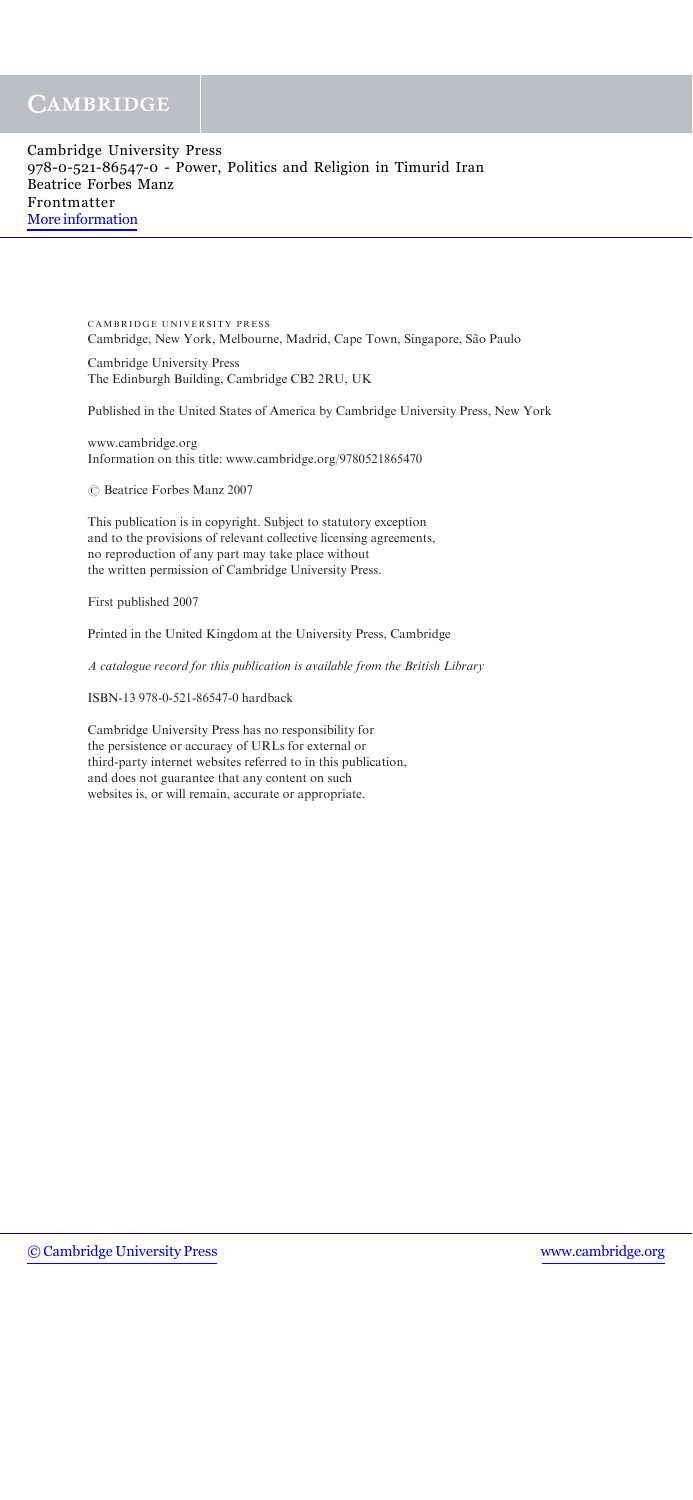> For Eve and Ellen Manz, with love and admiration.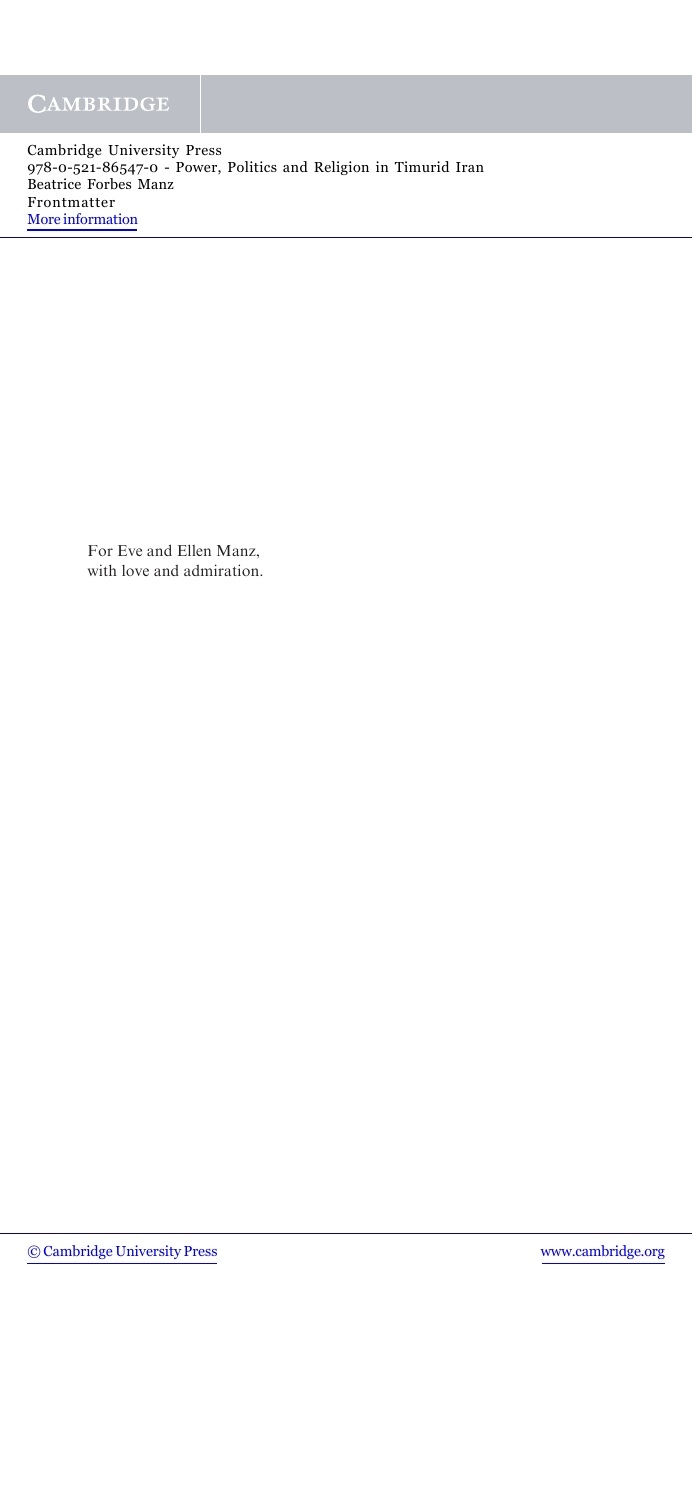## **Contents**

| List of maps<br>Preface<br>Chronology<br><b>Family tree of major Timurid princes</b> |                                                        | page x<br>X1<br>xiii<br>xviii |   |                                                   |    |
|--------------------------------------------------------------------------------------|--------------------------------------------------------|-------------------------------|---|---------------------------------------------------|----|
|                                                                                      |                                                        |                               |   | Introduction                                      | 1  |
|                                                                                      |                                                        |                               | 1 | The formation of the Timurid state under Shahrukh | 13 |
|                                                                                      |                                                        |                               | 2 | Issues of sources and historiography              | 49 |
| 3                                                                                    | Shahrukh's <i>dīwān</i> and its personnel              | 79                            |   |                                                   |    |
| 4                                                                                    | Political and military resources of Iran               | 111                           |   |                                                   |    |
| 5                                                                                    | Timurid rule in southern and central Iran              | 146                           |   |                                                   |    |
| 6                                                                                    | Political dynamics in the realm of the supernatural    | 178                           |   |                                                   |    |
| 7                                                                                    | The dynasty and the politics of the religious classes  | 208                           |   |                                                   |    |
| 8                                                                                    | The rebellion of Sultan Muhammad b. Baysunghur and the |                               |   |                                                   |    |
|                                                                                      | struggle over succession                               | 245                           |   |                                                   |    |
|                                                                                      | Conclusion                                             | 276                           |   |                                                   |    |
| <i>Bibliography</i>                                                                  |                                                        | 284                           |   |                                                   |    |
| <i>Index</i>                                                                         |                                                        | 296                           |   |                                                   |    |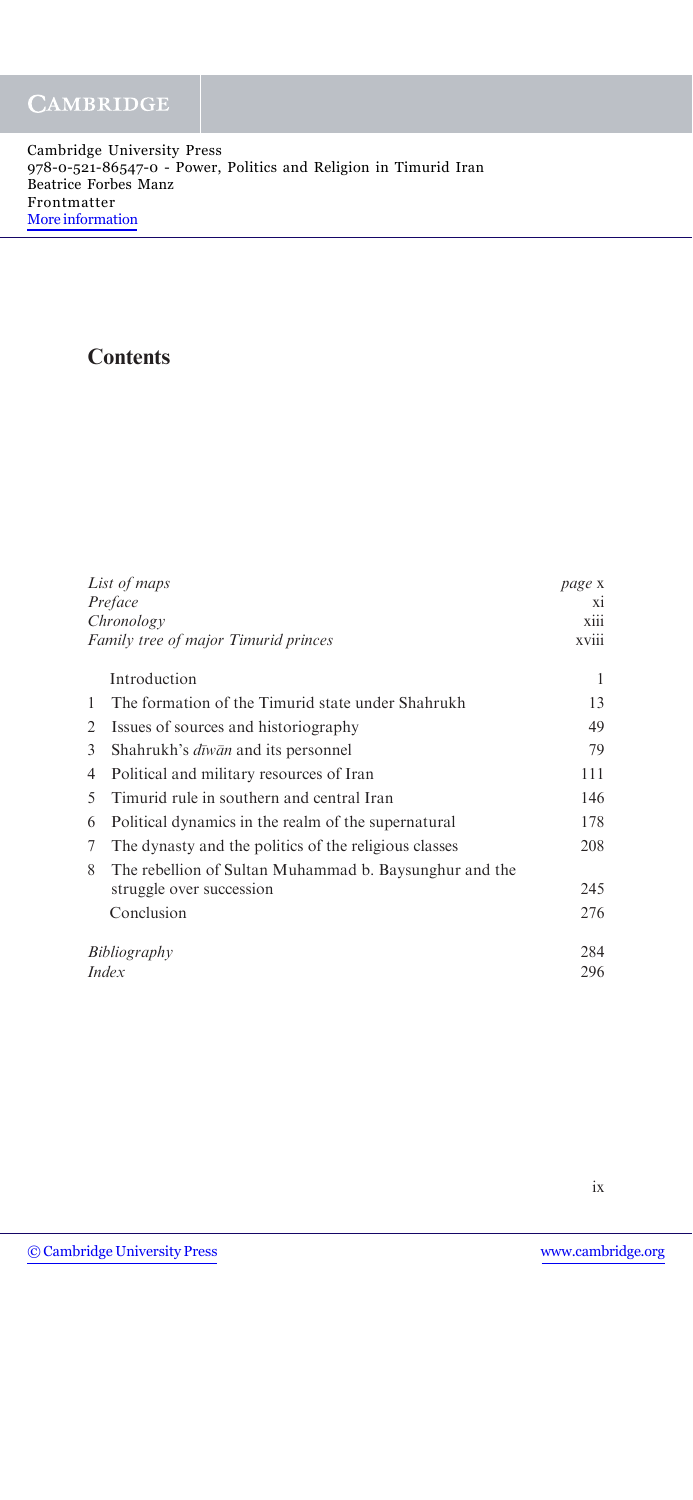# Maps

| 1. The Timurid realm and neighboring powers in the       |                |
|----------------------------------------------------------|----------------|
| fifteenth century                                        | <i>page</i> 18 |
| 2. The Caspian region and the northern Iranian provinces | 137            |
| 3. The eastern Timurid regions                           | 181            |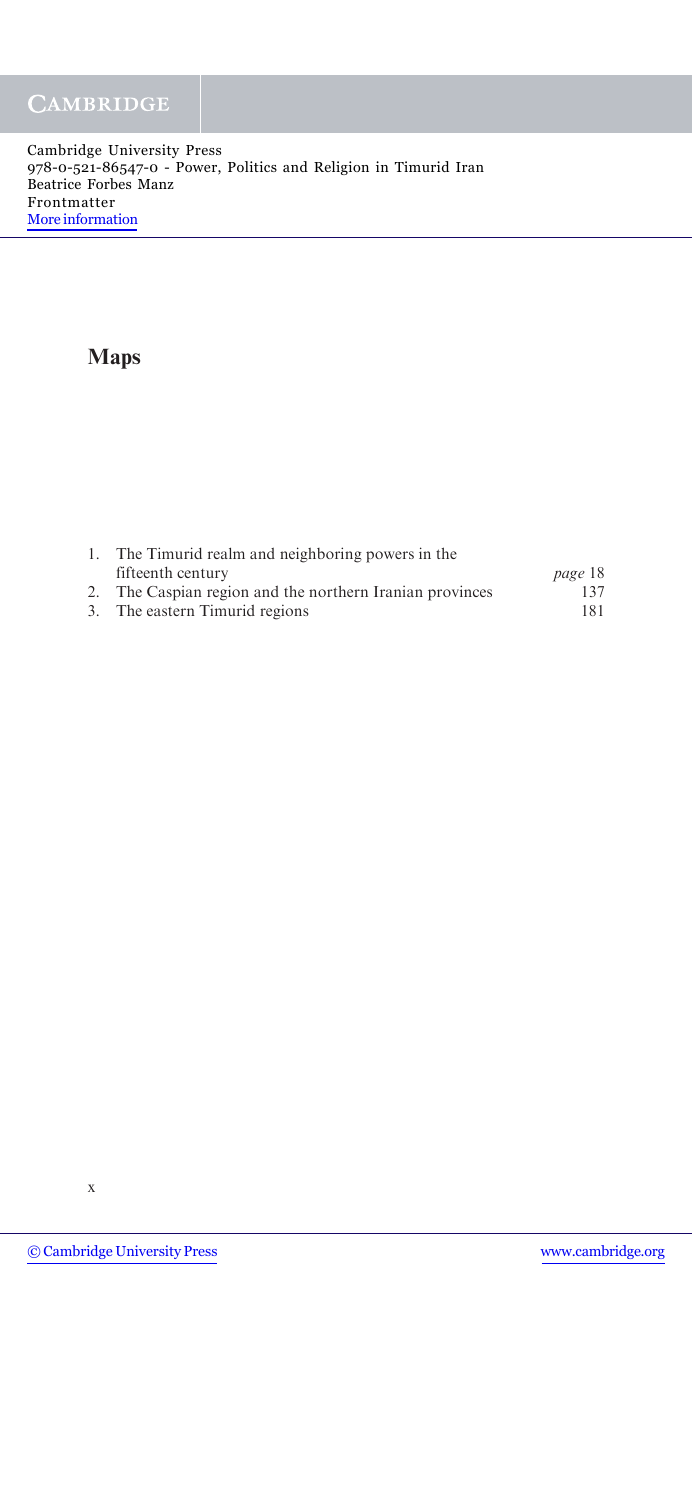### Preface

I have profited from the support of several institutions while writing this book. A fellowship from the American Research Institute in Turkey in 1990 allowed me to begin research in the libraries of Istanbul. In the summer of 1996 I spent two months in Tashkent, Bukhara and Samarqand on a Tufts Faculty Research award. Grants from the American Council of Learned Societies and the National Endowment for the Humanities in 1991–92 and a National Council for Eurasian and East European Research Fellowship for the calendar year 1999 allowed me to take leave from teaching. Finally, in 2003–04 a membership at the School of Historical Studies, Institute for Advanced Studies, together with an American Council of Learned Societies fellowship and a Tufts Faculty Research award allowed me to finish the manuscript while beginning my next project. To all of these institutions I want to express my heartfelt thanks.

A number of individuals have also provided valuable help. Professor Bert Fragner generously facilitated a semester spent at the University in Bamberg, in spring, 1993, which provided a peaceful place to work and an introduction to several colleagues who continue to help and inspire. Leonard Lewisohn lent me his unpublished dissertation and answered a number of important questions for me. Several colleagues have read parts of the manuscript and offered valuable advice; I want to thank in particular Devin Deweese, Jo-Ann Gross, Ahmet Karamustafa, Robert McChesney, David Morgan, Johannes Pahlitsch and Jürgen Paul. Finally, I want to express my gratitude to Hesna Ergün and Hande Deniz, for their invaluable help with the index and galleys.

The work of two scholars in particular underlies much of what I have written here. The numerous articles of the late Jean Aubin provided an indispensable base and constant inspiration for me, as he has for anyone writing on this and related periods. Over the course of his long career, Professor Iraj Afshar has collected and edited an extraordinary number of medieval sources, particularly the local histories crucial to the understanding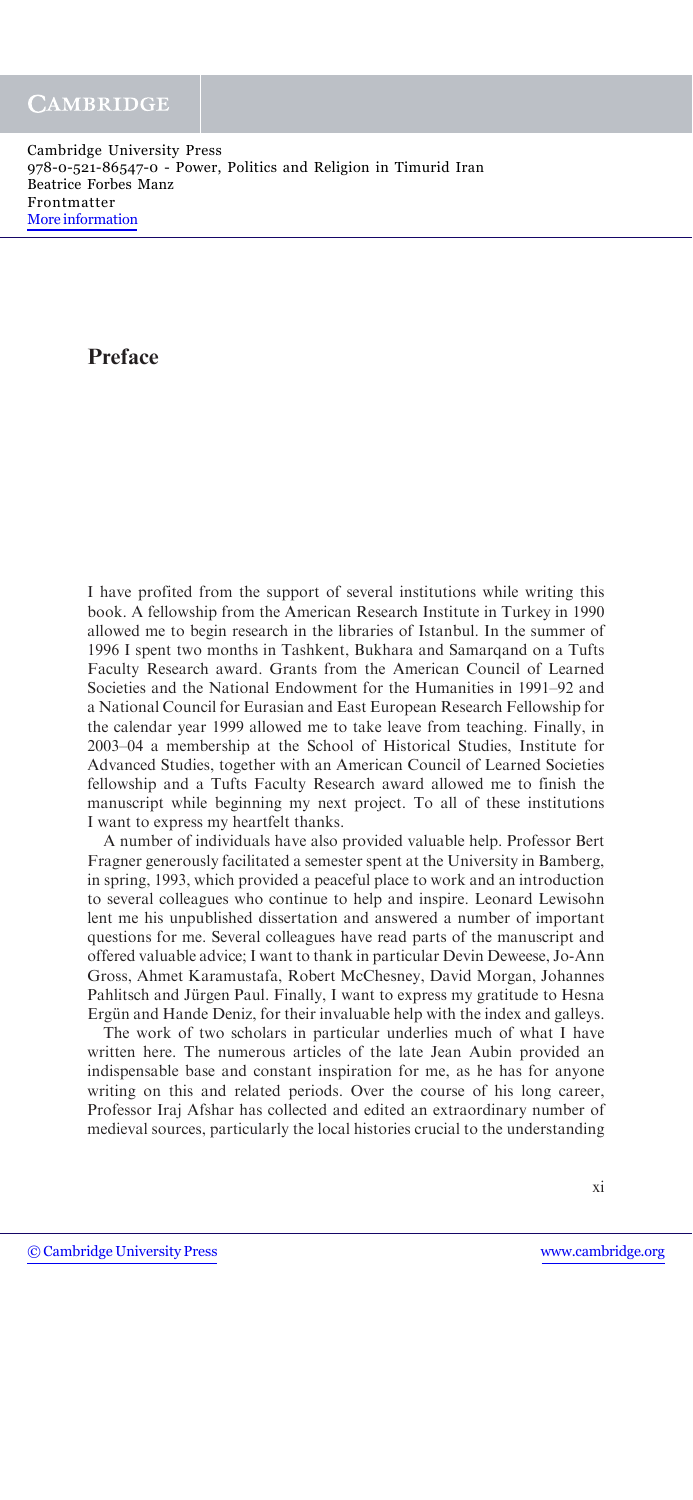#### xii Preface

of southern and central Iran. Without his work, the sections of the book on central and southern Iran could not have been written.

#### Note on usage

I have tried to make this book both useful for scholars and accessible to nonspecialists. My solution to the perennial problem of transcription is to use classical Arabic transcription for Arabic and Persian names and terms, but not for Turkic ones. Names of well-known cities are written with their common spelling, while less well-known ones are transcribed in classical fashion. Within the text I have omitted most diacriticals except for technical terms. In bibliographical references and the index to the book, full diacriticals are used. Dates are given first according to the Islamic calendar and then the Christian one.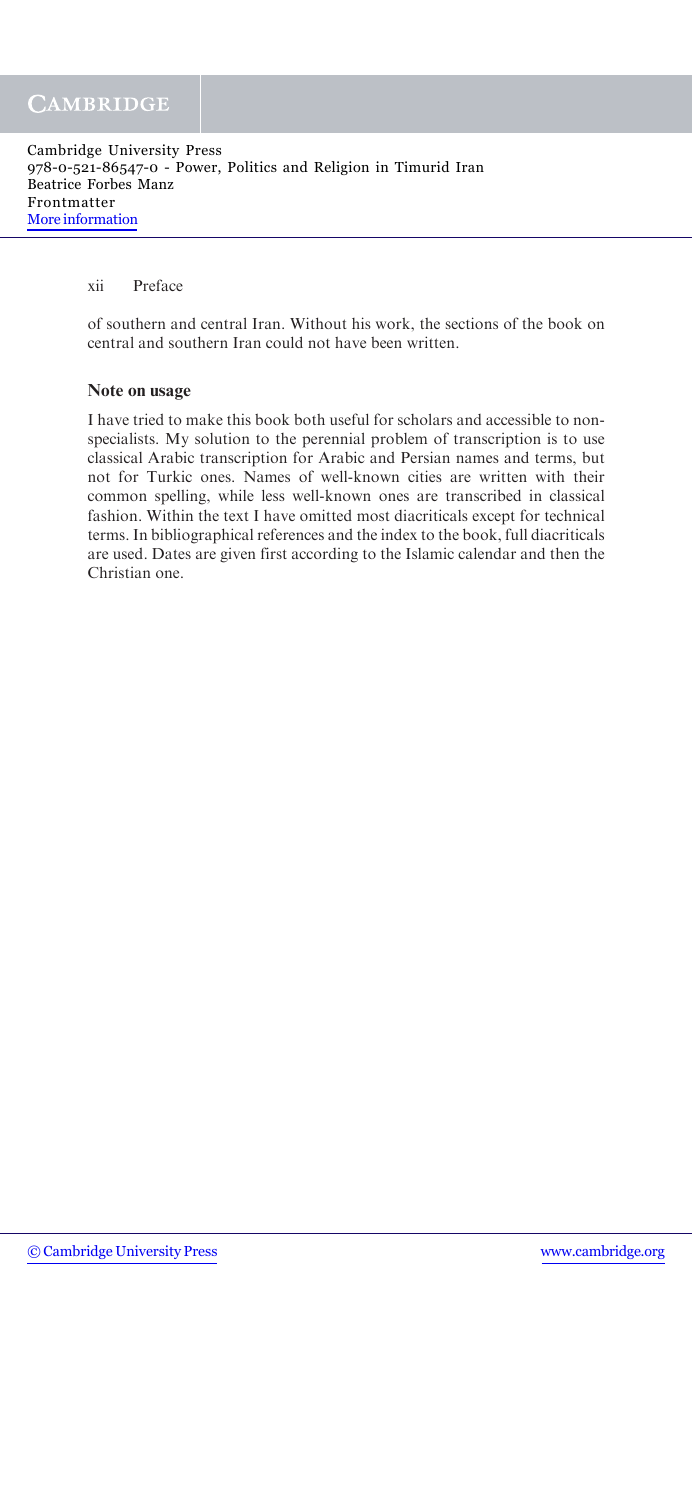# **Chronology**

- 794/1391–92 Temür appoints Pir Muhammad b. Jahangir governor of Kabul and Multan.
- 796/1394 °Umar Shaykh b. Temur dies and is succeeded as governor of Fars by his son, Pir Muhammad.
- 799/1396–97 Shahrukh is appointed governor of Khorasan.
- 800/1397–98 Muhammad Sultan b. Jahangir is appointed governor of northern Transoxiana.
- 18 Sha'ban, 805/March 13, 1403 Muhammad Sultan b. Jahangir dies.
- Winter, 806/1404–05 Temur in Qarabagh, sends out inspectors to provincial  $d\bar{u}w\bar{a}ns$ .
- 17 or 18 Shawwal, 807/February 17 or 18, 1405 Temür dies in Otrar.
- Rajab, 808/December, 1405 to January, 1406 Khorezm is taken over by the Jochids.
- 809/1406–07 Sayyid Fakhr al-Din Ahmad comes from Samarqand to Herat, where he is appointed to  $d\bar{w}\bar{a}n$ , and then dislodged.
- Ramadan, 809/February, 1407 Pir Muhammad b. Jahangir is murdered.
- Dhu'l-Qa'da, 810/April, 1408 Defeat of Aba Bakr and Amiranshah by the Qaraqoyunlu, death of Amiranshah.
- 811/1408 Vizier Ghiyath al-Din Salar Simnani is killed and Fakhr al-Din Ahmad is returned to  $d\bar{w}$  and  $\bar{w}$ .
- Late winter of 811/1409 Khudaydad and Shaykh Nur al-Din invite Shahrukh to undertake a joint campaign against Khalil Sultan. Shahrukh arrives in Transoxiana in late spring.
- 27 Dhu'l-Hijja, 811/May 13, 1409 Shahrukh enters Samarqand; he spends about six months there and in early 812/1409 appoints Ulugh Beg governor.
- 3 Muharram, 812/May 18, 1409 Murder of Pir Muhammad b. 'Umar Shaykh; beginning of Iskandar b. 'Umar Shaykh's rise to power in Fars.
- 12 Dhupl-Hijja, 812/April 17, 1410 Shaykh Nur al-Din defeats Ulugh Beg's army, necessitating Shahrukh's second campaign in Transoxiana.
- 813/1410–11 Shahrukh completes a madrasa and  $kh\bar{a}n aq\bar{a}h$  in Herat and appoints teachers.

xiii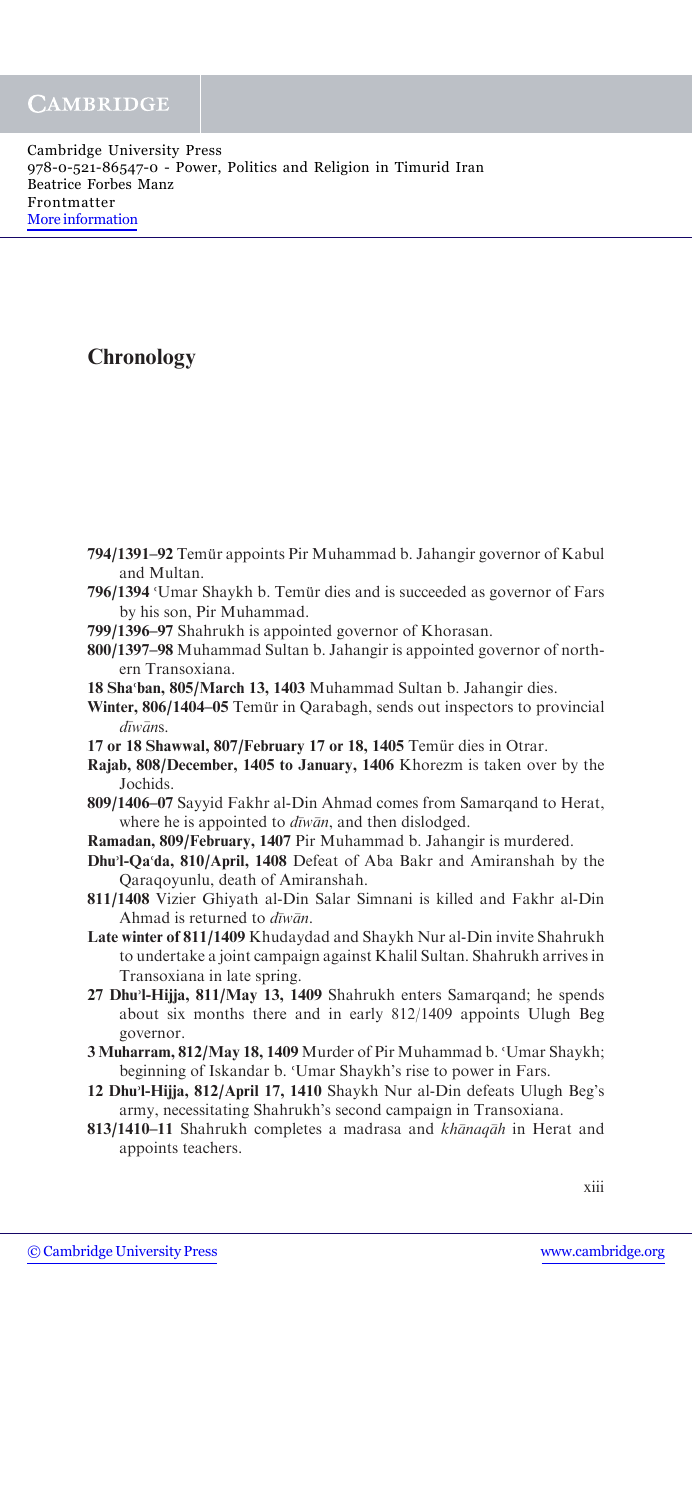xiv Chronology

- Dhu'l-Qa'da, 813/February–March, 1411 Shahrukh declares that he has abrogated the Mongolian dynastic code, the yasa, and reinstated the shart'a. He has wine from the taverns publicly poured out.
- 813-14/1410-12 Hafiz-i Abrū writes a continuation of Shami's Zafarnama; Taj al-Salmani writes Shams al-husn.
- Last day of Rabi<sup>c</sup> I, 814/July 22, 1411 Shahrukh sets out against Transoxiana on threat of another attack by Shaykh Nur al-Din, backed by the eastern Chaghadayid khan. On receiving news of Shahrukh's movement, the khan deserts Shaykh Nur al-Din.
- Dhu'l-Hijja, 814/March–April, 1412 Rustam murders Qadi Ahmad Sa'idi; the population of Isfahan turns against him and soon after Iskandar b. qUmar Shaykh takes the city.
- End of 815/spring, 1413 Successful expedition against Khorezm under Amir Shahmalik.
- 816/1413–14 Composition of Iskandar's history of Temur and his house, and first recension of Natanzi's Muntakhab al-tawarikh. Iskandar begins to use title ''Sultan.''
- Beginning of 817/March–April, 1414 Shahrukh heads against Iskandar.
- 3 Jumada I, 817/July 21, 1414 Isfahan submits to Shahrukh; Iskandar flees but is captured and handed to his brother Rustam.
- 817/1414–15 Ibrahim Sultan b. Shahrukh is appointed governor of Fars.
- Early 818/1415 Baysunghur is made governor of Mazandaran and western Khorasan.
- Early 818/spring, 1415 Sa'd-i Waqqas b. Muhammad Sultan, governor of Qum, defects to the Qaraqoyunlu. Disturbances in western regions including Fars, where Bayqara b. 'Umar Shaykh pushes Ibrahim Sultan out of Shiraz.
- 17 Jumadi II, 818/August 24, 1415 Shahrukh sets off against Fars.
- 27 Ramadan, 818/December 1, 1415 Bayqara submits to Shahrukh at the request of the population.
- Spring, 819/1416 Shahrukh campaigns against Kerman, arriving at the beginning of Rabi<sup>c</sup> II/May–June, 1416.
- 819/1416–17 Amir Buhlul begins uprising against Qaydu b. Pir Muhammad b. Jahangir, governor of Kabul.
- 819–20/1416–18 Gawharshad builds cathedral mosques, dar al-siyada and  $d\bar{a}r$  al-huff $\bar{a}z$ , in Mashhad.
- 820/1417–18 Ja'far b. Muhammad al-Husayni Ja'fari presents Tarikh-i wasit to Shahrukh.
- 820 Work begins on Gawharshad's complex in Herat.
- 820/1417 Amir Ghunashirin is appointed governor of Kerman.
- Middle Rabi<sup>c</sup> I, 820/beginning of May, 1417 Shahrukh sets off on campaign towards Kabul to put down disturbances of Hazara and others; he winters in Qandahar.
- Jumadi I, 820/June–July, 1417 Death of vizier Fakhr al-Din Ahmad.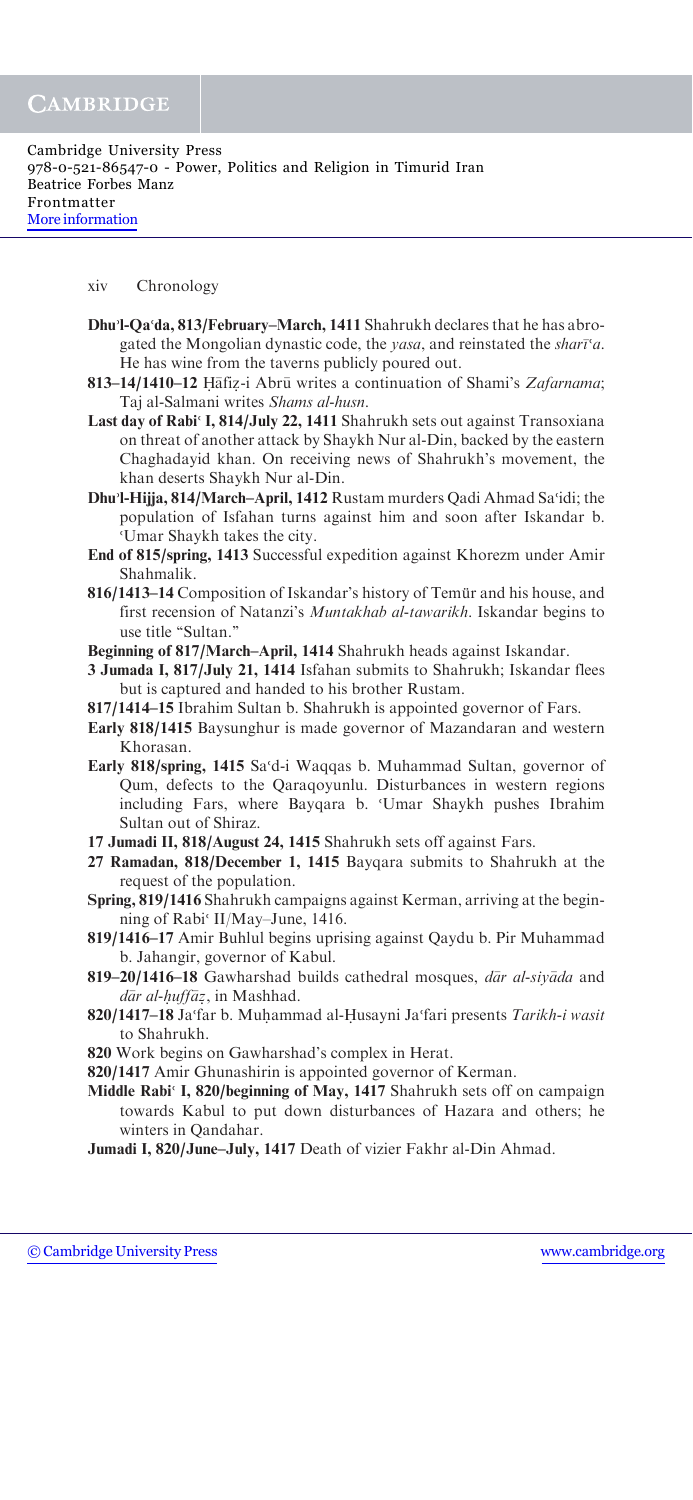Chronology xv

**End of 820/early 1418** Ghiyath al-Din Pir Ahmad is appointed *sahib diwan*. 821/1418–19 Soyurghatmish replaces Qaydu as governor of Kabul.

- By 823/1420 Chaqmaq has been appointed governor of Yazd.
- 11 Sha'ban, 823/August 21, 1420 Shahrukh leaves Herat for Azarbaijan campaign.
- 7 Dhu'l Qa'da, 823/November 13, 1420 Death of Qara Yusuf Qaraqoyunlu.
- 8 Dhu'l Hijja, 823/December 14, 1420 Shahrukh reaches Qarabagh.
- End of Rajab 824/late July, 1421 Qara Yusuf's sons Isfand and Iskandar meet Shahrukh's armies in Alashgird. After a hard battle Shahrukh's forces prevail.
- 19 Shawwal, 824/October 17, 1421 Shahrukh arrives back in Herat.
- 827/1423–24 Disturbance by Shaykh Ishaq Khuttalani and his disciple Nurbakhsh.
- 827 or 828/1423–45 Death of Rustam b. 'Umar Shaykh. Governorship of Isfahan goes to the family of Amir Firuzshah.
- 829/1425–26 Baraq Khan of the Blue Horde claims Sighnaq.
- Muharram, 829 to end of 830/November, 1425 to October–November, 1427 Shahrukh rebuilds the Ansari shrine at Gazurgah.
- 830/1426–27 Hafiz-i Abrū completes the Majma' al-tawārīkh and Mu'izz alansāb.
- 6 Muharram, 830/November 17, 1426 Death of Shahrukh's son Soyurghatmish, governor of Kabul.
- 23 Rabi<sup>c</sup> I, 830/January 22, 1427 A member of the Hurufi sect makes an attempt on Shahrukh's life. Qasim al-Anwar is banished from Herat to Samarqand.
- Middle of 830/March–May, 1427 Ulugh Beg and Muhammad Juki attack Baraq and are defeated.
- 1 Sha'ban, 830/May 28, 1427 Shahrukh leaves Herat for Transoxiana and briefly deposes Ulugh Beg from his governorship. He returns to Herat on 14 Dhu'l Hijja/October 6.
- 831/1427-28 Completion of Sharaf al-Din Yazdi's Zafarnama.
- 832/1428–29 Iskandar Qaraqoyunlu takes a number of cities, including Sultaniyya.
- 5 Rajab, 832/April 10, 1429 Shahrukh sets off on his second Azarbaijan campaign.
- 18 Dhu'l Hijja, 832/September 18, 1429 Decisive battle at Salmas. Shahrukh defeats Iskandar and installs Qara Yusuf's youngest son, Abu Sa'id, in Azarbaijan.
- 833/1429–30 Shahrukh appoints Muhammad Juki to the governorship of Khuttalan.
- 8 Muharram, 834/September 26, 1430 Shahrukh arrives back in Herat from Azarbaijan campaign.
- 834/1430–31 Uzbeks, under Abu'l Khayr Khan, begin to attack the borders of Khorezm.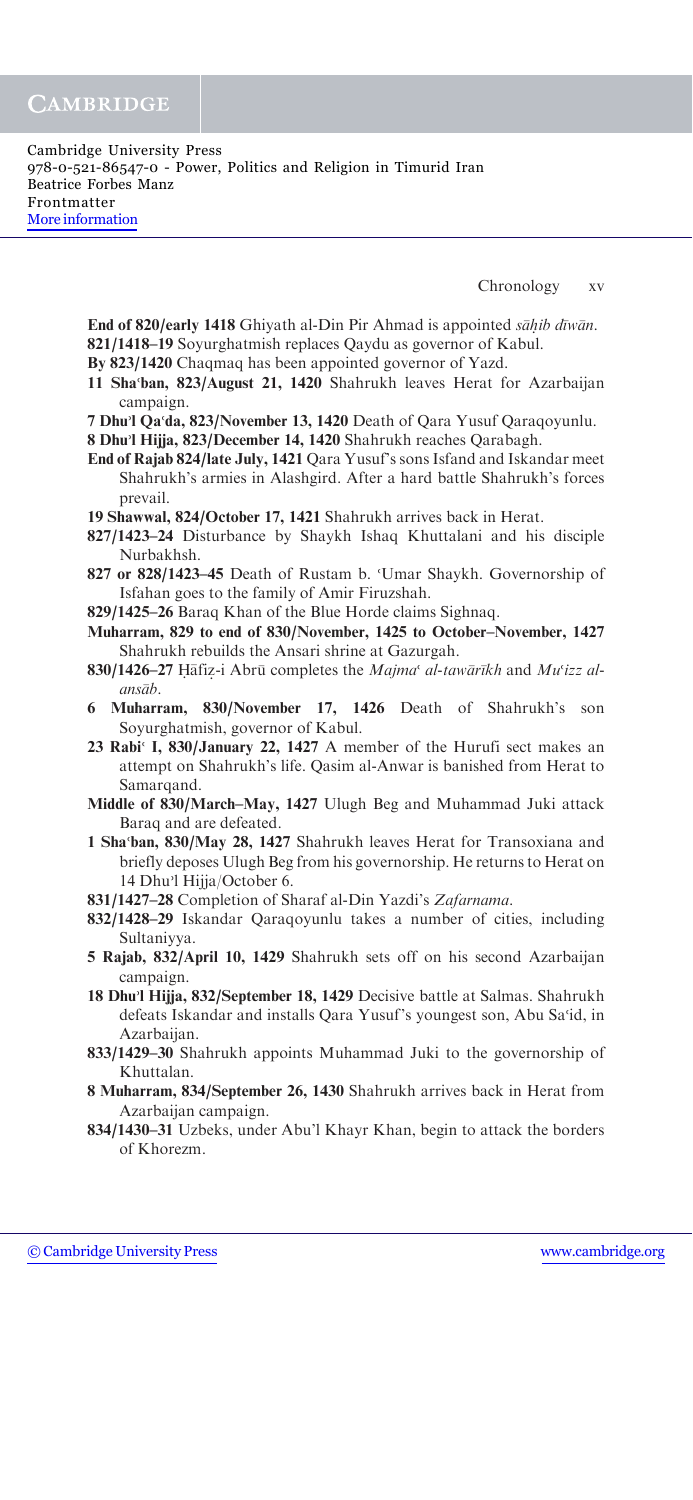xvi Chronology

- 835/1431–32 Hurufi uprising in Isfahan.
- 7 Jumadi I, 837/December 20, 1433 Death of Baysunghur b. Shahrukh.
- c. 838/1434–35 Eastern Chaghadayids retake Kashghar.
- 2 Rabi<sup>c</sup> II, 838/November 5, 1434 Shahrukh sets out on third Azarbaijan campaign.
- Jumadi II to Rajab, 838/January to February, 1435 Outbreak of plague in Herat.
- 2 Shawwal, 838/May 1, 1435 Death of Zayn al-Din Khwafi.
- 4 Shawwal, 838/May 3, 1435 Death of Ibrahim Sultan b. Shahrukh.
- Spring to summer 838/1435 Shahrukh in Azarbaijan. Iskandar Qaraqoyunlu retreats. Shahrukh receives submission of most local rulers, including Jahanshah Qaraqoyunlu. Jahanshah Qaraqoyunlu is left as vassal.
- 839/1435–36 Uzbeks take the northern part of Khorezm.
- 2 Rabi<sup>c</sup> II, 840/October 14, 1436 Shahrukh arrives back in Herat.
- 840/1436 Death of Amir Ghunashirin. Governorship of Kerman goes to his sons, notably Hajji Muhammad.
- 840/1436–37 Muhammad b. Falah Musha'sha' declares himself mahdī.
- 841/1437–38 Completion of mosque and madrasa of Gawharshad.
- 842/1438 Accession of Mamluk Sultan Chaqmaq. Relations with the Mamluks improve.
- 17 Jumadi I, 844/October 14, 1440 Amir 'Alika dies.
- 13 Shawwal, 844/March 7, 1441 First military encounter between the Timurids and the Musha'sha', near Wasit.
- 845/1441–42 Rains and floods through much of Iraq and Fars. Beginning of quarrel between Yusuf Khwaja and Malik Gayumarth of Rustamdar. Defeat of Shahrukh and Yusuf Khwaja's joint forces.
- 22 Rabi<sup>c</sup> I, 845/August 10, 1441  $D\bar{v}w\bar{a}n$  upheaval; Pir Ahmad Khwafi is forced to accept a new partner.
- Early 846/1442 Death of Yusuf Khwaja, governor of Rayy. Appointment of Sultan Muhammad b. Baysunghur as governor of northern Iran.
- 846/1442–43 Shahrukh sends Shah Mahmud Yasawul to assess tax arrears of Traq-i 'Ajam.
- 847/1443-44 Return of Shah Mahmud Yasawul. News of Sultan Muhammad's ambitions. Power of Amir Firuzshah exceeds bounds. Shahrukh orders investigation into the taxes of Balkh, under Firuzshah's charge.
- Late 847 through early 848/March to June, 1444 Serious illness of Shahrukh. Gawharshad makes Firuzshah swear  $bay'at$  to 'Ala' al-Dawla.
- 848/1444–45 Misappropriation of taxes of Balkh is proven, leading to the disgrace and death of Firuzshah.
- 848/1444–45 Death of Muhammad Juki; Khuttalan is given to his son Aba Bakr.
- 5 Safar, 850/May 2, 1446 Sultan Muhammad enters Isfahan at the request of its notables, an overt move against Shahrukh.
- Middle of Ramadan 850/early December, 1446 Shahrukh, campaigning against Sultan Muhammad, executes several Isfahani notables at Sawa.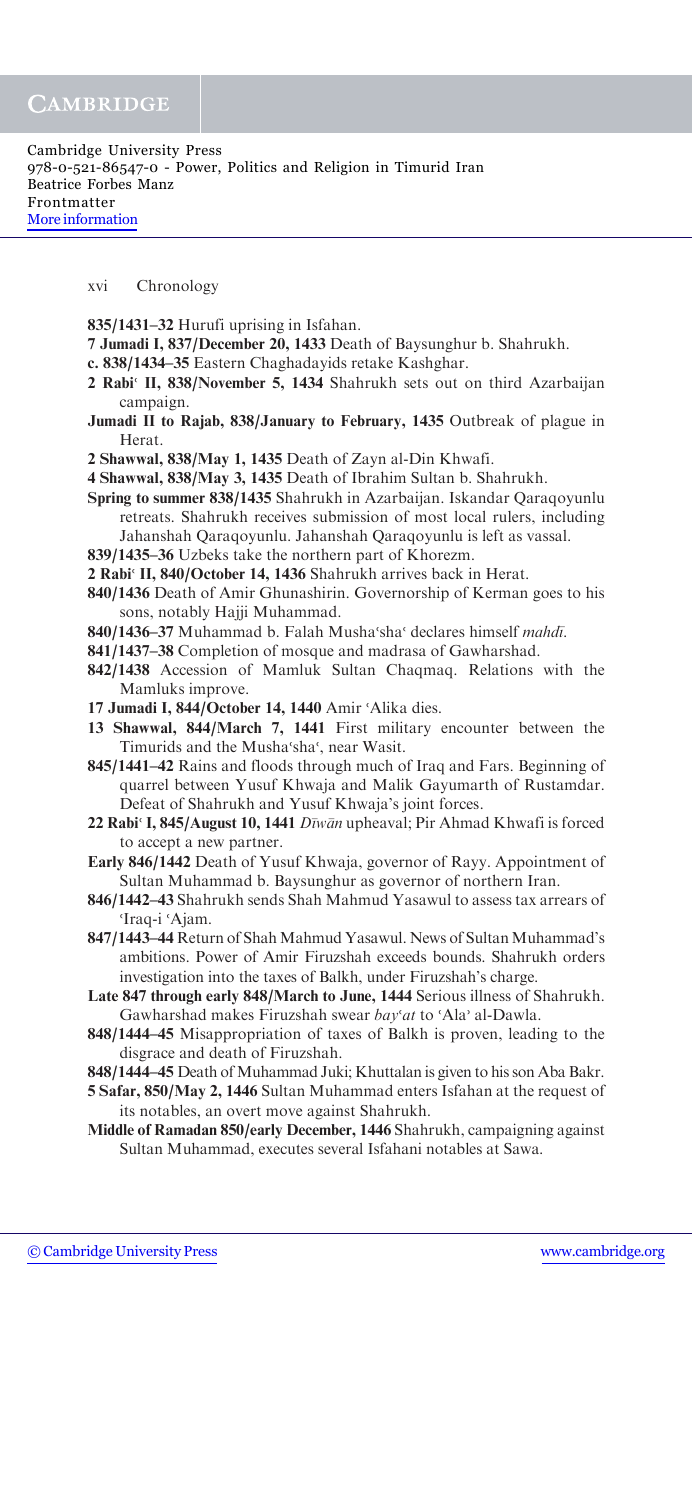Chronology xvii

25 Dhu'l Hijja, 850/March 13, 1447 Shahrukh dies near Rayy.

851/1447–8 Sultan Muhammad is consolidating power in Iran.

- c. Late Safar, 851/early May, 1447 Ulugh Beg takes Aba Bakr b. Muhammad Juki captive, crosses Oxus to camp at Balkh, makes peace with 'Ala' al-Dawla.
- 25 Rajab, 851/October 5, 1447 Sultan Muhammad defeats the army of Fars outside Shiraz.
- Early 852/spring, 1448 Ulugh Beg and 'Abd al-Latif invade Khorasan, defeat 'Ala' al-Dawla in Tarnab.
- Middle Ramadan, 852/mid-November, 1448 Ulugh Beg learns that Yar 'Ali has escaped and is besieging Herat.
- Dhu'l Hijja, 852/February, 1449 Abu'l Qasim Babur takes Herat from Yar Ali, executes him.
- Rabi' I, 853/April–May, 1449 Abu'l Qasim Babur offers submission to Sultan Muhammad.
- Probably early summer, 853/1449 'Abd al-Latif's opposition becomes so open that Ulugh Beg has to go against him.
- 8 or 10 Ramadan, 853/October 25 or 27, 1449 'Abd al-Latif murders Ulugh Beg after defeating him near Samarqand.
- 13 Ramadan, 853/October 30, 1449 Sultan Muhammad defeats the army of Abupl Qasim Babur near Jam.
- Ramadan, 853/October-November, 1449 Sultan Muhammad pushes Abu'l Qasim Babur out of Herat.
- 25 Rabi<sup>c</sup> I, 854/May 8, 1450 Abd al-Latif is killed by emirs in Samarqand.
- 3 Rabi<sup>c</sup> II, 854/May 16, 1450 Sultan Muhammad sends Hajji Muhammad b. Ghunashirin against Abu'l Qasim Babur; Hajji Muhammad is killed in battle.
- 22 Jumada I, 855/June 21 or 22, 1451 In Transoxiana Abu Sa'id seizes power from 'Abd Allah b. Ibrahim Sultan.
- 15 Dhu'l-Hijja, 855/January 9, 1452 Abu'l Qasim Babur defeats Sultan Muhammad near Astarabad and has him killed.
- Rajab, 856/August, 1452 The Qaraqoyunlu take most of central and western Iran.